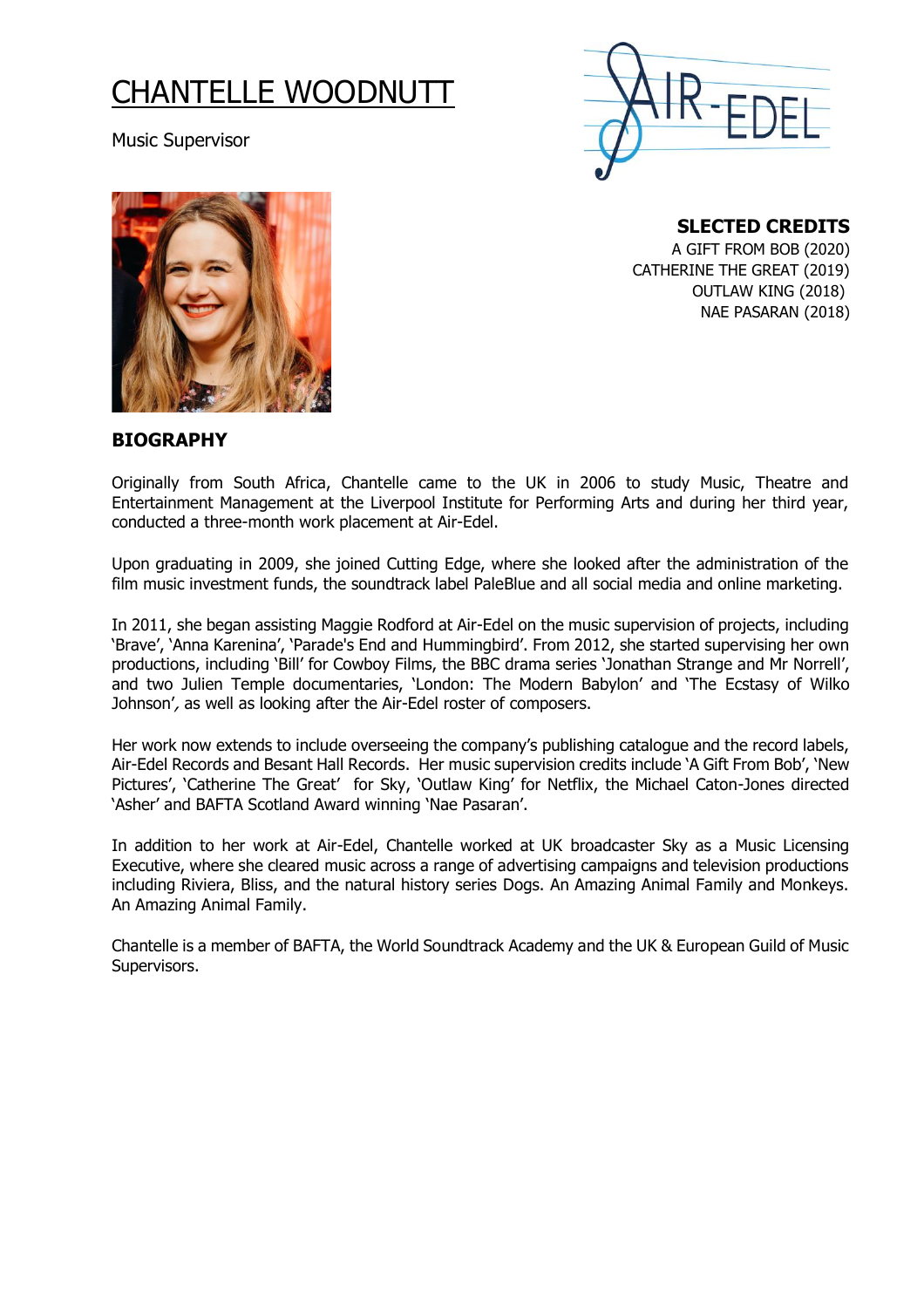## **CREDITS**

**Getting Away with Murder (2021)** Music Supervisor Guerilla Docs

**A Gift From Bob (2020)** Score Coordinator Studio Pictures

**Outlaw King (2018)** On Set Music Supervisor Netflix/Sigma Films

**Asher (2018)** Music Supervisor Wing and a Prayer Pictures

**Bliss (TV Series) (2017)** Music Licensing Executive (for Sky UK Ltd) Big Talk Productions

**Dogs. An Amazing Animal Family (TV Series) (2017)** Music Licensing Executive (for Sky UK Ltd) Offspring Films

**Freak of Nurture (2015)** Music Clearance Ratio Film

**The Ecstasy of Wilko Johnson (2015)** Music Supervisor Essential Arts

**Jonathan Strange and Mr Norrell (TV Series) (2015)** Music Supervisor Cuba Pictures / BBC America

**We Are Many (2014)** Music Supervisor Amirani Media

**Non-Stop (2014)** Score Co-ordinator Silver Pictures / StudioCanal / Universal Pictures

**Hummingbird (2013)** Assistant Music Supervisor Shoebox Films / Lionsgate / IM Global

**Anna Karenina (2012)** Assistant Music Supervisor Working Title / Universal Pictures

**London: The Modern Babylon (2012)** Music Supervisor BBC Arts

**Veleno (2021)** Score Coordinator Fremantle Media

**Nowhere Special (2020)** Score Coordinator Picomedia

**Catherine The Great (2019)** Co-Music Supervisor Origin Pictures / New Pictures

**My Life Story (2018)** Music Supervisor A Product of Malitsky

**Nae Pasaran (2018)** Score Co-ordinator BBC Scotland

**Riviera (TV Series) (2017)** Music Licensing Executive (for Sky UK Ltd) Archery Pictures

**Monkeys. An Amazing Animal Family (TV Series) (2016)** Music Licensing Executive (for Sky UK Ltd) Offspring Films

**Bill (2015)** Music Supervisor BBC Films / Cowboy Films

**Hector (2015)** Music Supervisor A Product of Malitsky

**What We Did On Our Holiday (2014)** Music Supervisor Origin Pictures

**The Legend of Longwood (2014)** Score Co-ordinator Holland Harbour Productions / Grand Pictures

**Third Person (2013)** Assistant Music Supervisor Corsan

**Exhibition (2013)** Music Clearance Wild Horses Film Company

**Parade's End (TV Series) (2012)** Assistant Music Supervisor Mammoth Screen / HBO

(UK) Air Edel Associates Ltd. 18 Rodmarton Street London W1U 8BJ Tel. +44 20 7486 6466 (US) Air Edel 1416 N. La Brea Ave. Hollywood, CA 90028 Tel. 323-802-1670 www.air-edel.co.uk